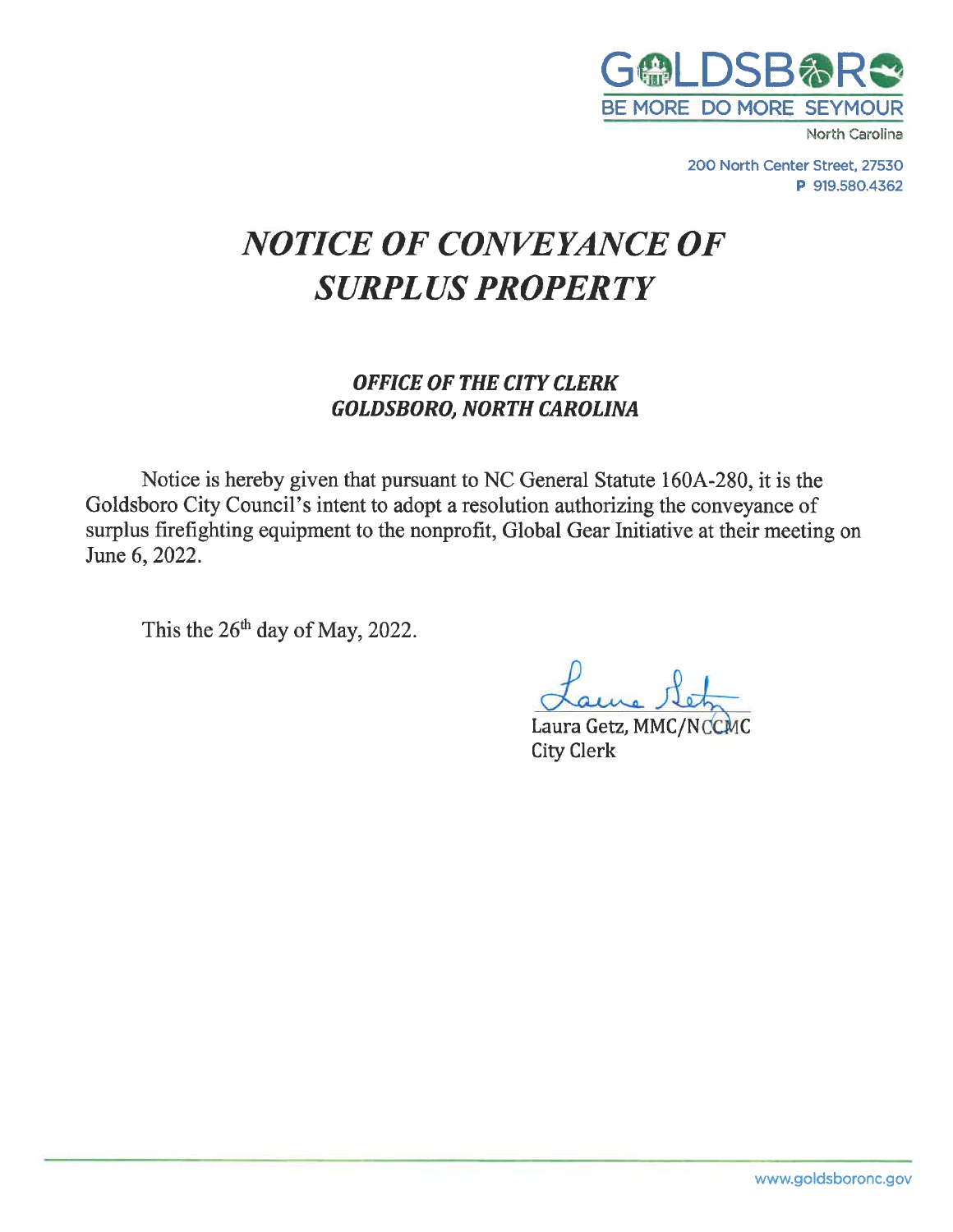Item\_\_\_\_\_\_\_\_\_

### CITY OF GOLDSBORO AGENDA MEMORANDUM JUNE 6, 2022 COUNCIL MEETING

SUBJECT: Resolution – Donation of Personal Property to 501(c)(3) Non-Profit, Global Gear Initiative pursuant to NCGS § 160A-280

BACKGROUND: The City of Goldsboro owns firefighting equipment that is no longer needed by the City. This firefighting equipment consists of turn out gear that is in excess of ten years old and can no longer be used in service for Goldsboro Fire Department (GFD) per NFPA Guidelines. There are also old and outdated air packs that are beyond repair that have been replaced and upgraded by GFD. History has shown that there is little to no monetary value ever received by these items when sold on public auctions since their use is limited in the United States. To both limit the liability for the City of Goldsboro with these items, and to be good stewards of our resources it is recommended that these items be donated to the nonprofit, Global Gear Initiative. This nonprofit collects and distributes fire equipment to firefighters in other countries such as Guatemala, Mexico, Colombia, Paraguay, Peru, Brazil, Philippines, Ukraine, and Iraq where their usage is not governed by the National Fire Protection Association. The firefighters in these less fortunate countries have little to no equipment so these items would be of great value to them. Staff has verified that the nonprofit is current and active in the State of North Carolina on the Secretary of State website.

DISCUSSION: General Statute 160A-280 establishes that a city may donate to a nonprofit organization that is incorporated by (i) the United States, (ii) the District of Columbia, or (iii) one of the United States, any personal property, including supplies, materials, and equipment that the governing board deems to be surplus, obsolete, or unused. The Governing Board shall post a public notice at least five days prior to making any donation of surplus, obsolete or unused personal property.

RECOMMENDATION: By motion City Council adopt the attached resolution to authorize the donation of surplus firefighting equipment to the  $501(c)(3)$  non-profit, Global Gear Initiative.

Attheine of Duy

5/13/2022

Catherine F. Gwynn, Finance Director

Timothy M. Salmon, City Manager

Date: \_\_\_\_\_\_\_\_\_\_\_\_\_\_\_ \_\_\_\_\_\_\_\_\_\_\_\_\_\_\_\_\_\_\_\_\_\_\_\_\_\_\_\_\_\_\_\_\_\_\_\_\_\_\_\_\_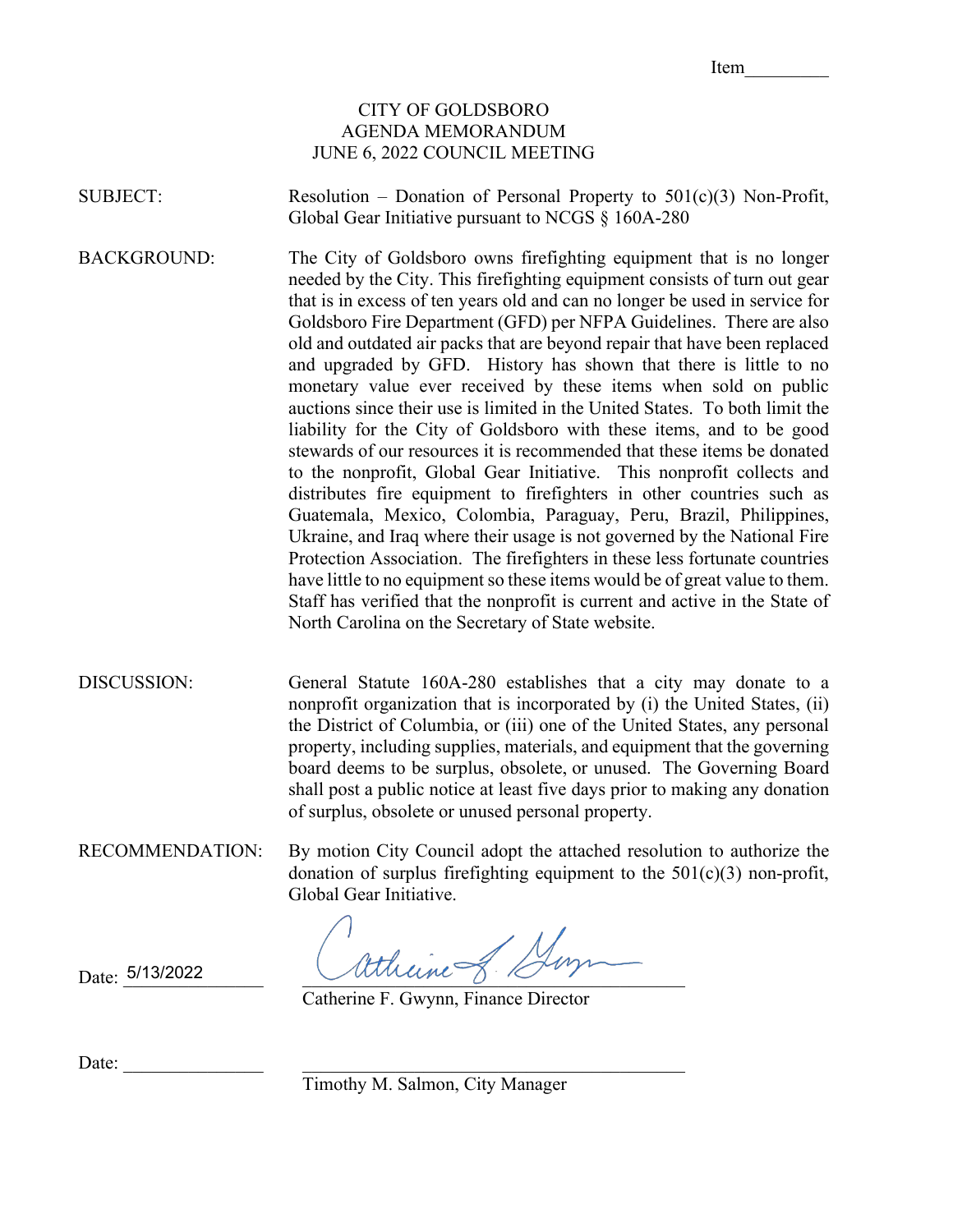#### **RESOLUTION NO. 2022- \_\_\_\_\_**

#### **RESOLUTION DECLARING SURPLUS AND DONATION OF FIREFIGHTING EQUIPMENT TO A NONPROFIT CORPORATION PURSUANT TO NCGS § 160A-280**

WHEREAS, the City Manager or designee from time to time identifies various items or groups of items to be no longer necessary or functional to the City's needs; and

WHEREAS, sound property management principles and financial consideration indicate the interests of the City would be served by disposing of the property; and

WHEREAS, G.S. 160A-265 provides, at the discretion of the City Council, a city may sell or dispose of personal property; and

WHEREAS, G.S. 160A-266(c) provides for the disposal or exchange of personal property for any one item or group of items by the City upon the adoption of procedures for disposal by the Council; and

WHEREAS, G.S. 160A-280 provides the City Council authority to donate personal property to a nonprofit organization after posting a public notice at least five days prior to making the donation; and

WHEREAS, the  $501(c)(3)$  non-profit Global Gear Initiative is a national humanitarian relief group that specializes in collecting firefighting gear and distributing these items to less fortunate countries to firefighters that have little or no safety equipment.

NOW, THEREFORE, BE IT RESOLVED BY THE CITY COUNCIL OF THE CITY OF GOLDSBORO:

Section 1. Council hereby declares the property surplus.

- Section 2. Pursuant to the authority granted by **§**160A-265, **§**160A-266(c) and **§**160A-280, the City Council of the City of Goldsboro authorizes the disposition through donation of the firefighting equipment listed herein to the 501(c)(3) non-profit, Global Gear Initiative.
- Section 3. Council authorizes City staff to execute the necessary documentation to complete this transaction.
- Section 4. That this resolution shall be in full force and effect from and after its adoption.

Adopted this the day of  $\qquad \qquad$ , 2022.

Mayor

 $\overline{\phantom{a}}$  , where  $\overline{\phantom{a}}$  , where  $\overline{\phantom{a}}$  ,  $\overline{\phantom{a}}$  ,  $\overline{\phantom{a}}$  ,  $\overline{\phantom{a}}$  ,  $\overline{\phantom{a}}$  ,  $\overline{\phantom{a}}$  ,  $\overline{\phantom{a}}$  ,  $\overline{\phantom{a}}$  ,  $\overline{\phantom{a}}$  ,  $\overline{\phantom{a}}$  ,  $\overline{\phantom{a}}$  ,  $\overline{\phantom{a}}$  ,  $\overline{\phantom{a}}$  ,

Attested by:

City Clerk

 $\frac{1}{2}$  ,  $\frac{1}{2}$  ,  $\frac{1}{2}$  ,  $\frac{1}{2}$  ,  $\frac{1}{2}$  ,  $\frac{1}{2}$  ,  $\frac{1}{2}$  ,  $\frac{1}{2}$  ,  $\frac{1}{2}$  ,  $\frac{1}{2}$  ,  $\frac{1}{2}$  ,  $\frac{1}{2}$  ,  $\frac{1}{2}$  ,  $\frac{1}{2}$  ,  $\frac{1}{2}$  ,  $\frac{1}{2}$  ,  $\frac{1}{2}$  ,  $\frac{1}{2}$  ,  $\frac{1$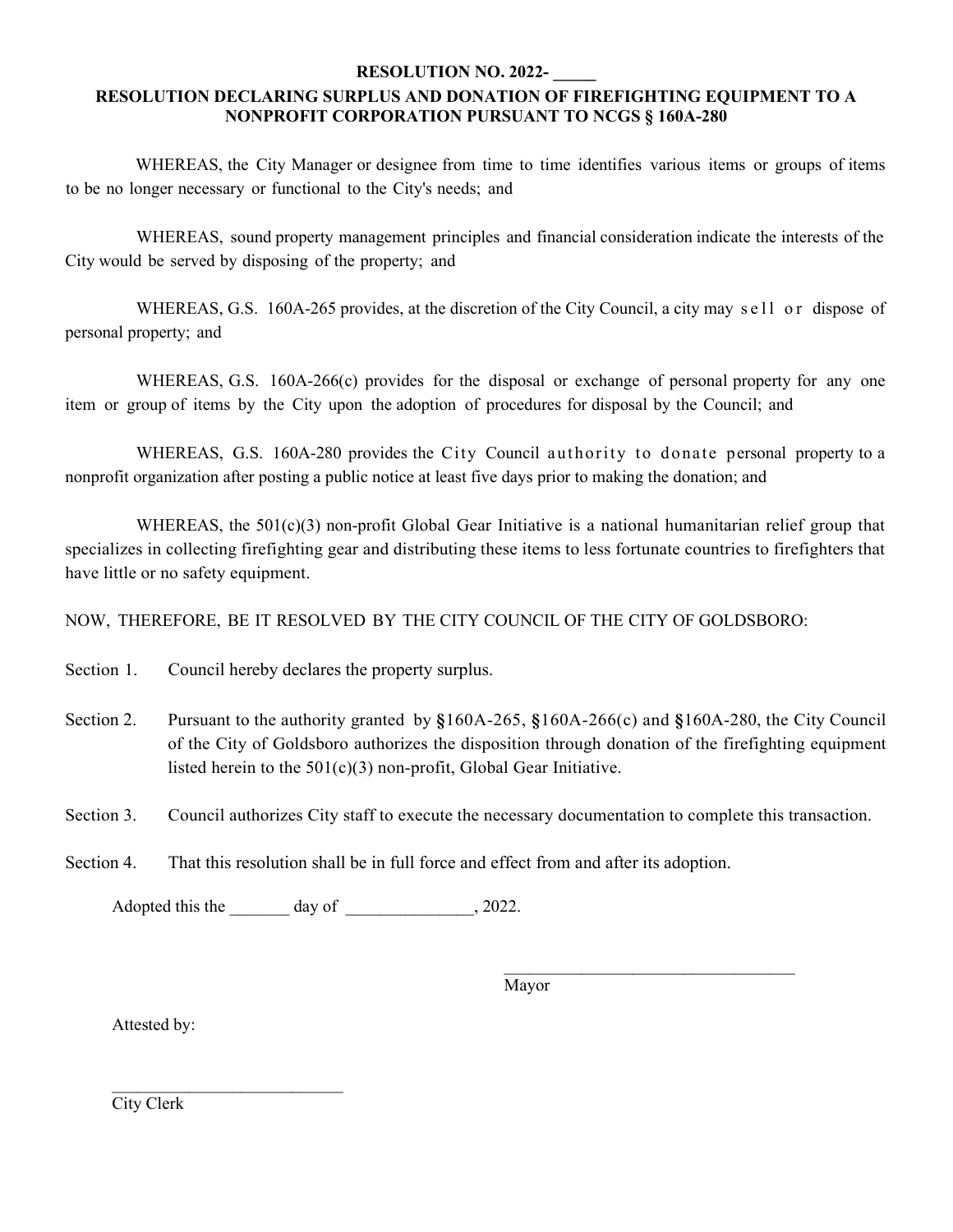

#### **EXCESS AND SURPLUS PROPERTY DISPOSAL FORM**

#### **Instructions:**

Use this form to report all equipment, vehicle, furniture, fixtures in excess to your department's needs (for sale or disposal). **List all equipment individually and evaluate the working condition of each item, UNLESS ROLLING STOCK! IF ROLLING STOCK - only list one unit per form!** Forward this **excel workbook** to Procurement and Collections Specialist, Nona Robbins by email. **Department: Phone:**

**Fire**

**(919) 750-2206**

**3/14/22**

| <b>Contact Name:</b>   | Date Prepared: |
|------------------------|----------------|
| <b>Brandon Holland</b> |                |

The following items are excess to our department's needs:

|                                  |                                                                                                                  |                                         |                             |                                   |             | <b>Finance Use</b>   |           |
|----------------------------------|------------------------------------------------------------------------------------------------------------------|-----------------------------------------|-----------------------------|-----------------------------------|-------------|----------------------|-----------|
| 1) Orgn #                        | 1) Description (If vehicle/equip give Year/Make/Model)                                                           |                                         |                             |                                   |             |                      |           |
| 2) Equip #<br>5120<br>1          | 2) Vin #/Serial # (if applic)<br>3 Aluminum 2216 SCBA Cylinders- out of date and out of hydro-should not be used |                                         | Condition<br>Retired        | <b>Estim. Value</b><br>\$<br>8.00 | Miles/Hours | (D)isp/(T)rans       | Financed? |
| $\mathbf 2$                      |                                                                                                                  |                                         |                             |                                   |             | D                    |           |
|                                  |                                                                                                                  |                                         |                             |                                   |             |                      |           |
| $\mathbf 1$<br>5120              | 20 Carbon rapped 2216 SCBA Cylinders- out of date and out of hydro- Should not be                                |                                         | Retired                     | 44.00<br>Ś                        |             |                      |           |
| $\overline{\mathbf{2}}$          | used                                                                                                             |                                         |                             |                                   |             | D                    |           |
|                                  |                                                                                                                  |                                         |                             |                                   |             |                      |           |
| 5120<br>$\mathbf 1$              | Box of Spare SCBA Parts and Straps                                                                               |                                         | Used                        | \$<br>50.00                       |             |                      |           |
| $\overline{\mathbf{2}}$          |                                                                                                                  |                                         |                             |                                   |             | D                    |           |
|                                  |                                                                                                                  |                                         |                             |                                   |             |                      |           |
| 5120<br>$\mathbf 1$              | Retired/Broken Scott 2216 SCBA's- List Attached-Should not be used                                               |                                         | Used                        | 1,000.00                          |             |                      |           |
| $\overline{\mathbf{2}}$          |                                                                                                                  |                                         |                             |                                   |             | $\mathsf D$          |           |
|                                  |                                                                                                                  |                                         |                             |                                   |             |                      |           |
| 5120<br>$\mathbf 1$              | 3 Drager Emergecy Escape Breathing Apparatus                                                                     |                                         | Used                        | 100.00<br>Ś                       |             |                      |           |
| $\overline{\mathbf{2}}$          |                                                                                                                  |                                         |                             |                                   |             | D                    |           |
|                                  |                                                                                                                  |                                         |                             |                                   |             |                      |           |
| 5120<br>1                        | Box of Scott SCBA Mask-Broken, Damaged, Missing Parts                                                            |                                         | Retired                     | 100.00<br>Ŝ                       |             |                      |           |
| $\overline{\mathbf{2}}$          |                                                                                                                  |                                         |                             |                                   |             | D                    |           |
|                                  |                                                                                                                  |                                         |                             |                                   |             |                      |           |
| 1                                | See attached detailed list of Turnout Gear                                                                       |                                         |                             |                                   |             |                      |           |
| $\overline{\mathbf{2}}$          |                                                                                                                  |                                         |                             |                                   |             |                      |           |
|                                  |                                                                                                                  |                                         |                             |                                   |             |                      |           |
| $\mathbf 1$                      |                                                                                                                  |                                         |                             |                                   |             |                      |           |
| $\overline{2}$                   |                                                                                                                  |                                         |                             |                                   |             |                      |           |
|                                  |                                                                                                                  |                                         |                             |                                   |             |                      |           |
| 1                                |                                                                                                                  |                                         |                             |                                   |             |                      |           |
| $\overline{2}$                   |                                                                                                                  |                                         |                             |                                   |             |                      |           |
|                                  |                                                                                                                  |                                         |                             |                                   |             |                      |           |
| 1                                |                                                                                                                  |                                         |                             |                                   |             |                      |           |
| $\overline{\mathbf{2}}$          |                                                                                                                  |                                         |                             |                                   |             |                      |           |
|                                  |                                                                                                                  |                                         |                             |                                   |             |                      |           |
|                                  |                                                                                                                  |                                         | Total Estim. Proceeds \$    | 1,302.00                          |             |                      |           |
| <b>Department Head Approval:</b> |                                                                                                                  | <b>Approved by Purchasing:</b>          |                             |                                   |             |                      |           |
|                                  | Ron Stempien, Fire Chief                                                                                         |                                         |                             |                                   |             |                      |           |
| Name                             | 3/14/2022<br>Date                                                                                                | Timothy Wood<br>Name                    |                             |                                   |             | 4/4/2022<br>Date     |           |
|                                  |                                                                                                                  |                                         |                             |                                   |             |                      |           |
|                                  | <b>Approved by Garage for Disposal:</b>                                                                          | Approved for Surplus by City Manager or |                             |                                   |             |                      |           |
|                                  |                                                                                                                  | <b>Finance Director Per Ordinance</b>   |                             |                                   |             |                      |           |
|                                  |                                                                                                                  |                                         |                             |                                   |             |                      |           |
|                                  | N/A<br>Not Applicable<br>Catherine F. Gwynn 4:18 PM                                                              |                                         |                             |                                   |             | 4/4/2022             |           |
| Name                             | Date                                                                                                             | Name                                    |                             |                                   |             | Date                 |           |
|                                  |                                                                                                                  |                                         |                             |                                   |             |                      |           |
|                                  |                                                                                                                  | <b>FINANCE DEPARTMENT USE</b>           |                             |                                   |             |                      |           |
|                                  | <b>Date Received by Finance:</b>                                                                                 | <b>NCDMV Tag Returned:</b>              |                             |                                   |             |                      |           |
|                                  | Date Sent to Sale:                                                                                               |                                         | <b>Insurance Cancelled:</b> |                                   |             |                      |           |
|                                  | Donate 160A-280 Donate to non-profits, sister                                                                    |                                         | <b>Insurance Sched:</b>     |                                   |             | <b>Sent to Fixed</b> |           |
|                                  | cities, and other units of government - does                                                                     |                                         |                             |                                   |             | <b>Asset for</b>     |           |
|                                  | not apply to schools                                                                                             |                                         |                             |                                   |             | <b>Removal from</b>  |           |
|                                  | Sale Method:                                                                                                     | <b>Title Released by Bank:</b>          |                             |                                   |             | FAK:                 |           |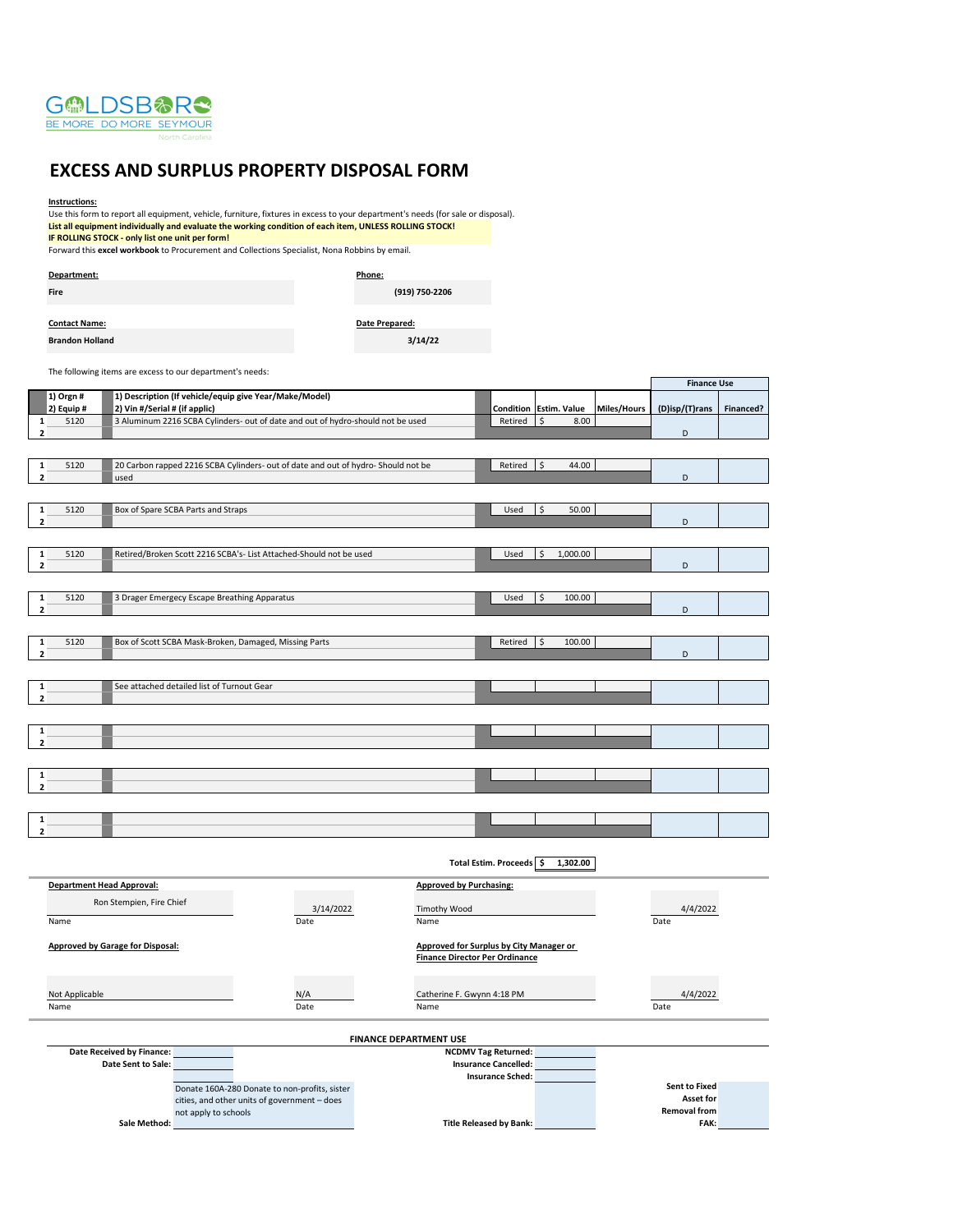|      | <b>Surplus Turn Out Gear</b> |                      |       |       |      |                           |
|------|------------------------------|----------------------|-------|-------|------|---------------------------|
|      |                              |                      |       |       |      |                           |
|      |                              |                      |       |       |      |                           |
| 2008 | 0809010303                   | <b>Morning Pride</b> | 44    | 31/37 | 33   |                           |
| 2009 | 0909008655                   | <b>Morning Pride</b> | 52    | 29/35 | 33   |                           |
| 2009 | 0909008669                   | <b>Morning Pride</b> | 54    | 33/39 | 35   |                           |
| 2010 | 1007008139.00                | <b>Morning Pride</b> | 48    | 33/39 | 36   |                           |
| 2010 | 1007008149.00                | <b>Morning Pride</b> | 42    | 33/39 | 35   |                           |
| 2013 | 1310005859                   | <b>Morning Pride</b> | 42    | 42/29 | 32   |                           |
| 2013 | 1310008727                   | <b>Morning Pride</b> | 54    | 35/41 | 34   |                           |
| 2013 | 1310008729                   | <b>Morning Pride</b> | 52    | 30/36 | 37   |                           |
| 2013 | 1302009070                   | <b>Morning Pride</b> | 46    | 31/37 | 35   |                           |
| 2013 | 1302009072                   | <b>Morning Pride</b> | 48    | 29/35 | 36   |                           |
| 2012 | 1207010084                   | <b>Morning Pride</b> | 48    | 32/38 | 34   |                           |
| 2012 | 1202006140                   | <b>Morning Pride</b> | 50    | 31/37 | 33   |                           |
| 2012 | 1205005041                   | <b>Morning Pride</b> | 48    | 31/37 | 33   |                           |
| 2011 | 1108003267                   | <b>Morning Pride</b> | 48    | 33/39 | 36   |                           |
| 2011 | 1108003264                   | <b>Morning Pride</b> | 50    | 29/35 | 33   |                           |
| 2004 | 0411004915                   | <b>Morning Pride</b> | 46    | 31/37 | 34   |                           |
| 2005 | 0504003937                   | <b>Morning Pride</b> | 54    | 35/41 | 34   |                           |
| 2005 | 0507008328                   | <b>Morning Pride</b> | 56    | 31/37 | 36   |                           |
| 2006 | 0608005460                   | <b>Morning Pride</b> | 52    | 29/35 | 33   |                           |
| 2008 | 0803006695                   | <b>Morning Pride</b> | 52    | 30/36 | 37   |                           |
| 2008 | 803006696.00                 | <b>Morning Pride</b> | 50    | 29/35 | 33   |                           |
| 2008 | 0803006698                   | <b>Morning Pride</b> | 54    | 29/35 | 34   |                           |
| 2008 | 0803006699                   | <b>Morning Pride</b> | 56    | 30/36 | 36   |                           |
| 2008 | 0811002547                   | <b>Morning Pride</b> | 52    | 30/36 | 37   |                           |
| 2008 | 0811002554                   | <b>Morning Pride</b> | 52    | 31/37 | 32   |                           |
| 2008 | 0811002560                   | <b>Morning Pride</b> | 42    | 26/32 | 37   |                           |
| 2008 | 0811002570                   | <b>Morning Pride</b> | 52    | 27/33 | 31.5 |                           |
| 2008 | 0811002571                   | <b>Morning Pride</b> | 56    | 31/37 | 36   |                           |
| 2008 | 0811002572                   | <b>Morning Pride</b> | 56    | 31/37 | 36   |                           |
| 2008 | 0811002578                   | <b>Morning Pride</b> | 48    | 31/37 | 35   |                           |
| 2008 | 0811002580                   | <b>Morning Pride</b> | 44    | 26/32 | 30   |                           |
| 2008 | 0811002583                   | <b>Morning Pride</b> | 50    | 33/39 | 36   |                           |
| 2008 | <b>0811002586</b>            | <b>Morning Pride</b> | 56    | 31/37 | 35   |                           |
| 2010 | 1007008145                   | <b>Morning Pride</b> | 50    | 33/39 | 34   |                           |
| 2014 | 1408002209                   | <b>Morning Pride</b> | 44    | 33/39 | 33   |                           |
| 2011 | 1108003262                   | <b>Morning Pride</b> | 54    |       | 35   |                           |
| 2008 | 809010306                    | <b>Morning Pride</b> | 42    |       | 33   |                           |
| 2013 | 1302009073                   | <b>Morning Pride</b> | 40    | 29/35 | 33   | <b>Case Farms Damaged</b> |
| 2015 | 150112449                    | <b>Morning Pride</b> | 42    | 33/39 | 32   | <b>Case Farms Damaged</b> |
| 2016 | 1605002715                   | <b>Morning Pride</b> | 46    | 30/36 | 32   | <b>Case Farms Damaged</b> |
| 2014 | 1408002212                   | <b>Morning Pride</b> | 56    | 31/37 | 36   | <b>Case Farms Damaged</b> |
| 2016 | 1607004278                   | <b>Morning Pride</b> | 46    | 32/38 | 33   | <b>Case Farms Damaged</b> |
| 2018 | 1801007876                   | <b>Morning Pride</b> | 46    | 33/39 | 35   | <b>Case Farms Damaged</b> |
| 2020 | 0010757742                   | Lion                 | 38    |       | 32R  | <b>Case Farms Damaged</b> |
| 2013 | 1308001168.00                | <b>Morning Pride</b> | 44    | 29/35 | 33   | <b>Case Farms Damaged</b> |
| 2020 | 0011517981                   | <b>LION</b>          | 40    |       | R    | <b>Case Farms Damaged</b> |
| 2017 | 1705008276                   | <b>Morning Pride</b> | 50    | 32/38 | 34   | <b>Case Farms Damaged</b> |
| 2018 | 1808002801                   | <b>Morning Pride</b> | 48    | 31/37 | 34   | <b>Case Farms Damaged</b> |
|      |                              |                      |       |       |      |                           |
|      |                              |                      |       |       |      |                           |
| 2012 | 1202006142                   | <b>Morning Pride</b> | 40/32 |       |      |                           |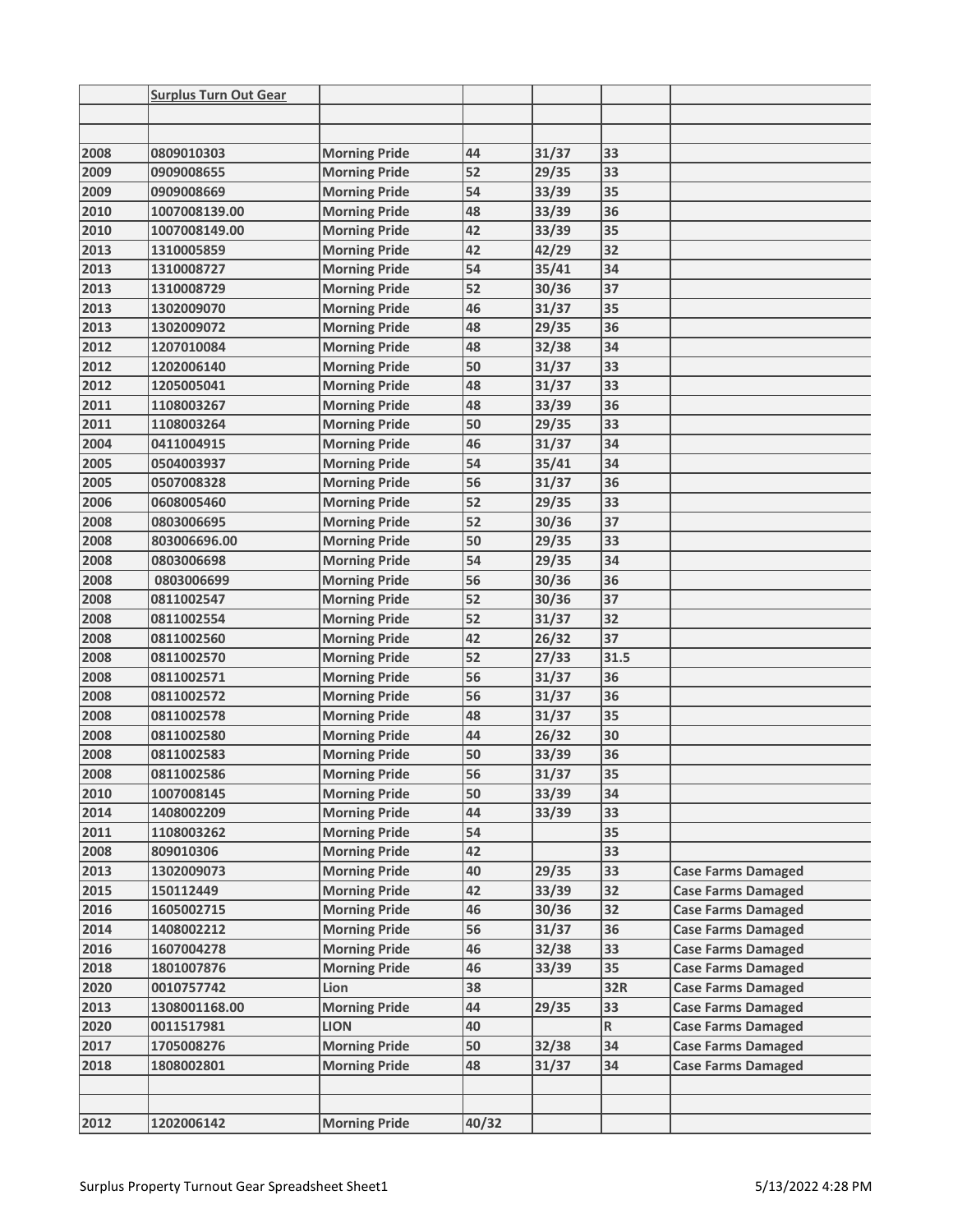|              | <b>Surplus Turn Out Gear</b> |                              |                |  |                                                      |
|--------------|------------------------------|------------------------------|----------------|--|------------------------------------------------------|
| 2011         | 1108003279                   | <b>Morning Pride</b>         | 40/36          |  |                                                      |
| 2011         | 1109005396                   | <b>Morning Pride</b>         | 42/32          |  |                                                      |
| 2007         | 3378981                      | <b>Extremem Globe</b>        | 44/32          |  |                                                      |
| 2007         | 8194001                      | <b>Fire Dex</b>              | 56/32          |  |                                                      |
| 2007         | 80189015                     | <b>Fire Dex</b>              | 2x             |  |                                                      |
| 2009         | 94472001                     | <b>Fire Dex</b>              | 44/30          |  |                                                      |
| 2004         | 0411004919                   | <b>Morning Pride</b>         | 42/31          |  |                                                      |
| 2005         | 0504003929                   | <b>Morning Pride</b>         | 52/29          |  |                                                      |
| 2005         | 0504003936                   | <b>Morning Pride</b>         | 42/30          |  |                                                      |
| 2005         | 0507008337                   | <b>Morning Pride</b>         | 42/32          |  |                                                      |
| 2005         | 0507008340                   | <b>Morning Pride</b>         | 54/34          |  |                                                      |
| 2006         | 0608005468                   | <b>Morning Pride</b>         | 42/30          |  |                                                      |
| 2006         | 0608005470                   | <b>Morning Pride</b>         | 50/30          |  |                                                      |
| 2007         | 0710013466                   | <b>Morning Pride</b>         | 52/30          |  |                                                      |
| 2007         | 0710013469                   | <b>Morning Pride</b>         | 46/28          |  |                                                      |
| 2008         | 0803006701                   | <b>Morning Pride</b>         | 46/34          |  |                                                      |
| 2008         | 0803006703                   | <b>Morning Pride</b>         | 50/30          |  |                                                      |
| 2008         | 0803006704                   | <b>Morning Pride</b>         | 52/32          |  |                                                      |
| 2008         | 0809010324                   | <b>Morning Pride</b>         | 52/30          |  |                                                      |
| 2008         | 0811002589                   | <b>Morning Pride</b>         | 50/32          |  |                                                      |
| 2008         | 0811002593                   | <b>Morning Pride</b>         | 42/31          |  |                                                      |
| 2008         | 0811002596                   | <b>Morning Pride</b>         | 50/30          |  |                                                      |
| 2008         | 0811002601                   | <b>Morning Pride</b>         | 38/31          |  |                                                      |
| 2008         | 0811002609                   | <b>Morning Pride</b>         | 42/30          |  |                                                      |
| 2008         | 0811002611                   | <b>Morning Pride</b>         | 42/31          |  |                                                      |
| 2008         | 0811002612                   | <b>Morning Pride</b>         | 48/28          |  |                                                      |
| 2008         | 0811002613                   | <b>Morning Pride</b>         | 54/34          |  |                                                      |
| 2008         | 0811002614                   | <b>Morning Pride</b>         | 54/34          |  |                                                      |
| 2008         | 0811002615                   | <b>Morning Pride</b>         | 52/29          |  |                                                      |
| 2008         | 0811002620                   | <b>Morning Pride</b>         | 42/30          |  |                                                      |
| 2008         | 0811002622                   | <b>Morning Pride</b>         | 42/30          |  |                                                      |
| 2008         | 0811002623                   | <b>Morning Pride</b>         | 38/30          |  |                                                      |
| 2008         | 0811002624                   | <b>Morning Pride</b>         | 46/30          |  |                                                      |
| 2008         | 0811002625                   | <b>Morning Pride</b>         | 50/29          |  |                                                      |
| 2008         | 0811002628                   | <b>Morning Pride</b>         | 48/30          |  |                                                      |
| 2009         | 0909008672                   | <b>Morning Pride</b>         | 50/30          |  |                                                      |
| 2009         | 0909008677                   | <b>Morning Pride</b>         | 42/30          |  |                                                      |
| 2009         | 0909008682                   | <b>Morning Pride</b>         | 38/31          |  |                                                      |
| 2009         | 0909008683                   | <b>Morning Pride</b>         | 42/32          |  |                                                      |
| 2009         | 909008684                    | <b>Morning Pride</b>         | 50/31          |  |                                                      |
| 2010         | 1007008156                   | <b>Morning Pride</b>         | 40/32          |  |                                                      |
| 2010         | 1007008168                   | <b>Morning Pride</b>         | 42/30          |  |                                                      |
| 2006         | 1202006148                   | <b>Morning Pride</b>         | 46/30          |  |                                                      |
| 1997         | 15233805                     | <b>GLOBE</b>                 | 46/36          |  |                                                      |
| 2005         | 511002722                    | <b>Morning Pride</b>         | 50/34          |  |                                                      |
| 2012         | 1207010085                   | <b>Morning Pride</b>         | 36/34          |  | <b>Case Farm Damaged</b>                             |
| 2015         | 1508112466                   | <b>Morning Pride</b>         | 42/31          |  |                                                      |
|              |                              | <b>Morning Pride</b>         |                |  | <b>Case Farm Damaged</b>                             |
| 2016<br>2014 | 1605002717<br>1408002233     | <b>Morning Pride</b>         | 40/29<br>50/33 |  | <b>Case Farm Damaged</b><br><b>Case Farm Damaged</b> |
|              | 1607004290                   | <b>Morning Pride</b>         |                |  |                                                      |
| 2016<br>2018 |                              |                              | 40/32<br>44/31 |  | <b>Case Farm Damaged</b>                             |
| 2019         | 1801007881<br>0010754132     | <b>Morning Pride</b><br>Lion | 36R            |  | <b>Case Farm Damaged</b>                             |
|              | 1108003269                   |                              |                |  | <b>Case Farm Damaged</b>                             |
| 2011         |                              | <b>Morning Pride</b>         | 42/30          |  | <b>Case Farm Damaged</b>                             |